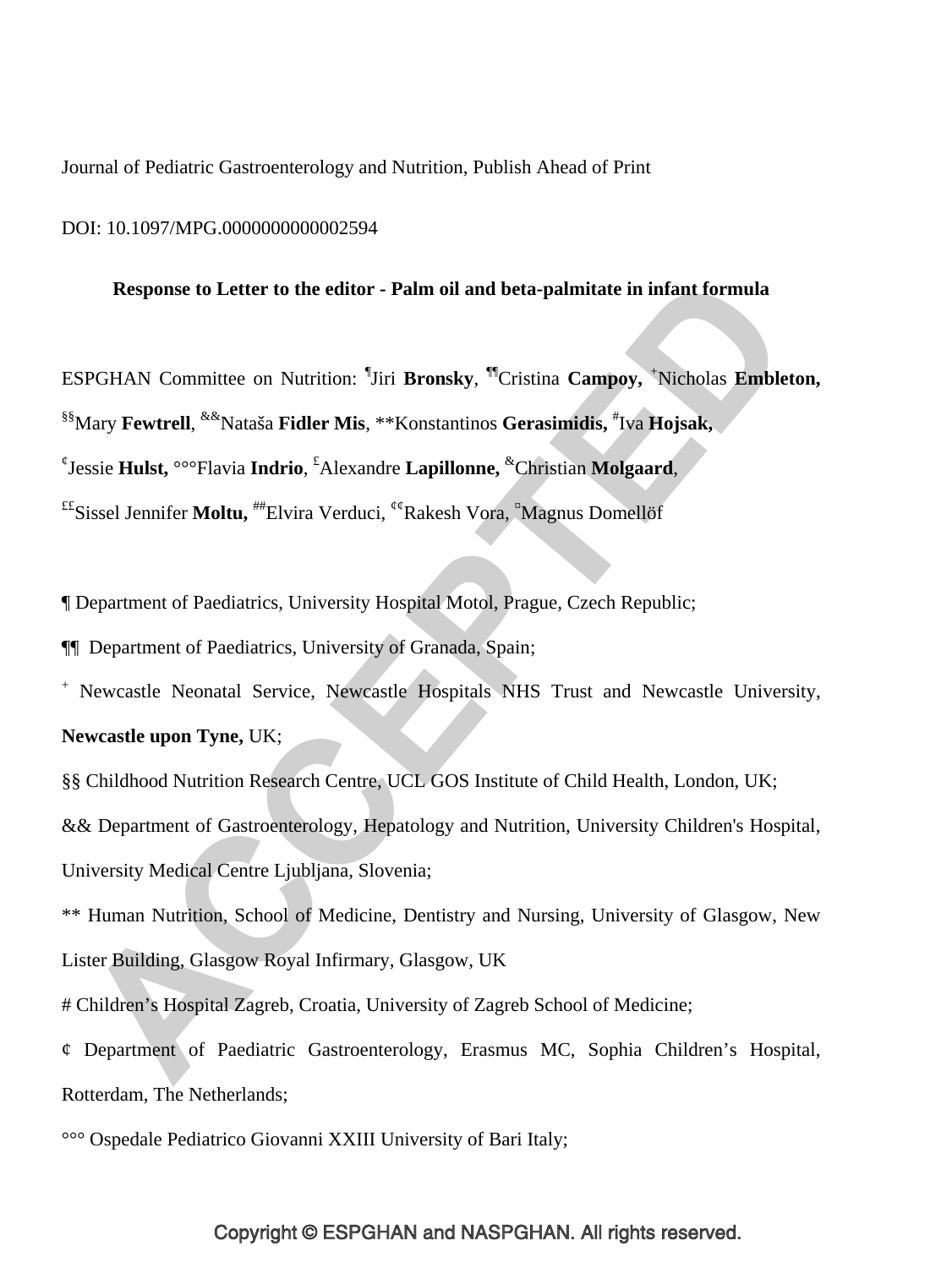£ Paris Descartes University, APHP Necker-Enfants Malades hospital, Paris, France and CNRC, Baylor College of Medicine, Houston, Texas;

& Department of Nutrition, Exercise and Sports, University of Copenhagen, and Pediatric

Nutrition Unit, Copenhagen University Hospital, Rigshospitalet, Denmark;

££ Department of Neonatal Intensive Care, Oslo University Hospital, Norway

## Department of Pediatrics, San Paolo Hospital, Department of Health Sciences, University of Milan Italy

 $\phi\phi$  Leeds teaching hospitals NHS trust, Leeds, UK;

¤ Department of Clinical Sciences, Pediatrics, Umeå University, Umeå, Sweden;

# **Corresponding author:**

Jiri Bronsky, MD, PhD

Assoc. Prof. of Paediatrics,

Gastroenterology and Nutrition Unit

Department of Paediatrics

University Hospital Motol

V Uvalu 84, 15006, Prague 5, Czech Republic

Phone: +420224432001; Fax: +420224432020 ; Email: jiri.bronsky@gmail.com

**Keywords:** palm oil; beta palmitate; sn2 palmitate; infant formula; child